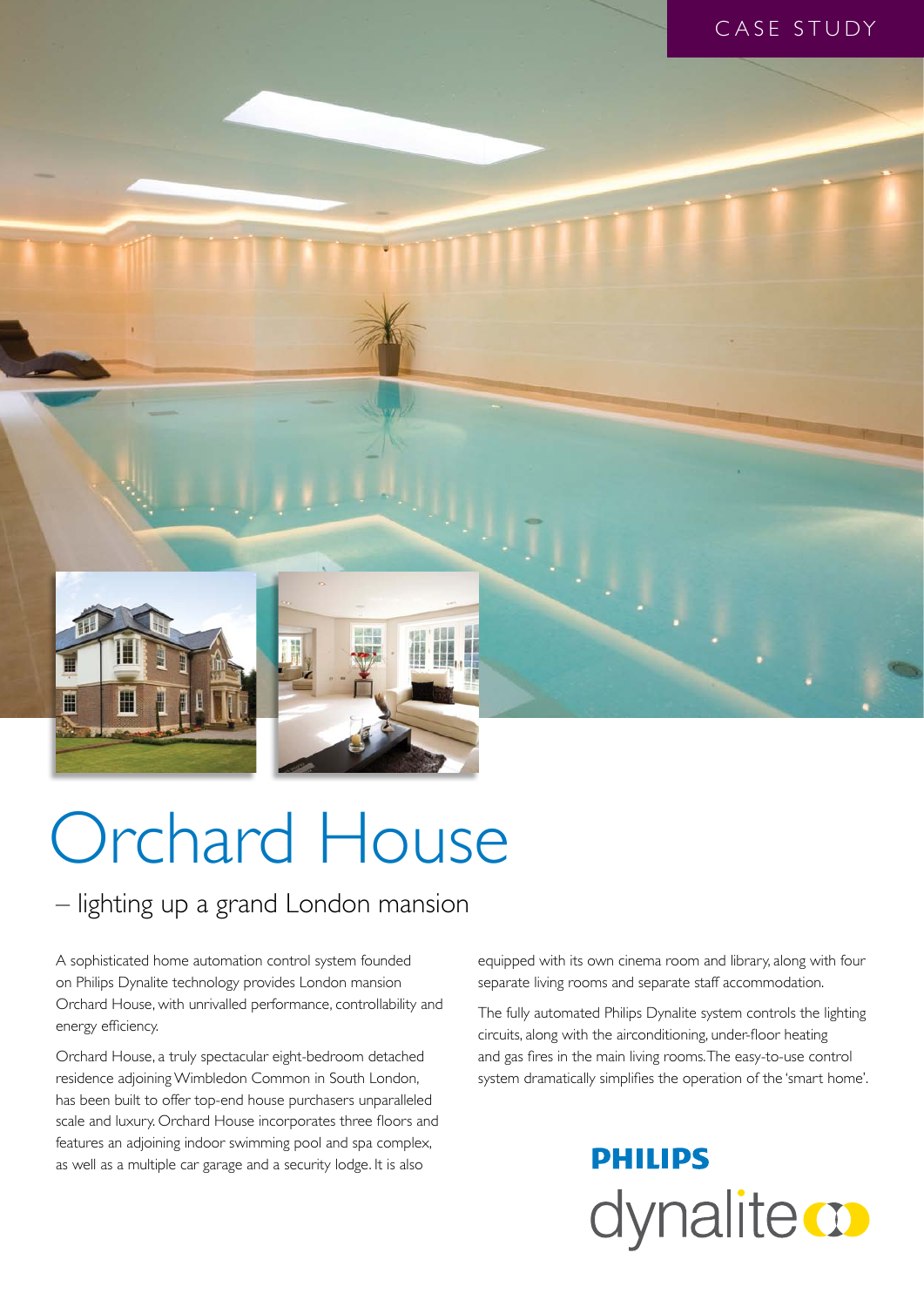

## Client requirements

#### Convenience and flexibility

Home automation and electrical specialists, SDS of Meopham Green, Kent, were engaged to create a fully automated home which provides the occupant with convenience and flexibility. The facilities required included multi-room audio-visual systems and a fully equipped modern home cinema with one-button touch control and bathroom-tile

televisions. Philips Dynalite's intelligent mood lighting and climate control system provided the most capable solution for ultimate automation control throughout the property.

The requirement for this magnificent house was to exceed the expectations of even the most discerning customer, thus the whole property has incorporated the very latest smart home technology.

## The Philips Dynalite solution

#### Instant mood lighting

A colour touchscreen control panel for the Philips Dynalite system is located at the entrance to the building. The screen displays, in a schematic form the layout of the building on a floor-by-floor basis. Together, the schematic and an LED status display, enable the user to control and adjust the lighting in each of the rooms, as well as the pool area, sauna and steam rooms.

Each of the controllers on the main control panel can be used to raise or lower the level of light, allowing the user to create their required ambience or mood-lighting combination. These 'mood settings' can be recalled at the press of a single button. Alternatively, the operator can alter the settings via the touchscreen to reflect their current mood. For convenience, the keypad has incorporated a 'goodbye' mode, which turns off all the lighting circuits and a 'hello mode', which turns on the set lighting scene.

#### Environmental design that saves energy

The lighting control system has been programmed to operate all of the dimmed lighting circuits at 95 per cent, in order to reduce energy wastage and to save lamp life. This includes the LED spotlights in each of the eight ensuite bathrooms. Ballast controllers have been incorporated into the design to enable the Philips Dynalite system to dim all the circuits, including cold-cathode varieties.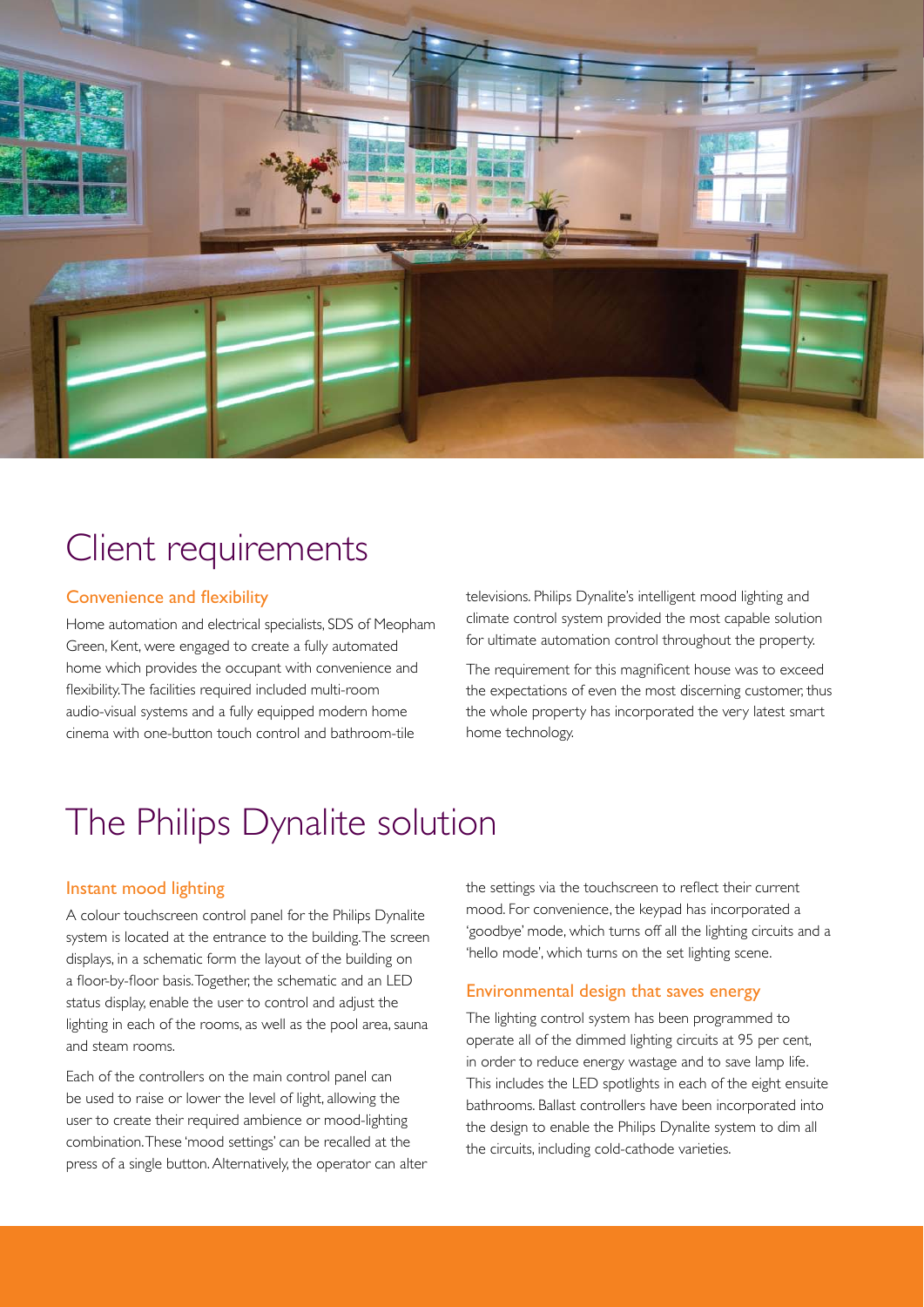### Products and technology used

Each of the house's climate-control systems is fully integrated into the Philips Dynalite network, including the under-floor water heating system and airconditioning system which is integrated via a LonWorks interface. This solution enables the heating and airconditioning systems to be linked to Philips Dynalite's organic light-emitting diode (OLED) displays that are built in to the control panels. These OLEDS feature a dynamic text display and have been specifically developed for applications where environmental controls are integrated with Philips Dynalite control systems.

Within the indoor swimming pool area the Philips Dynalite system is used to control the cold-cathode bulkhead lighting, which has been installed around the pool's perimeter. This cold-cathode lighting is concealed in troughs with down lights positioned below to create an attractive 'V' shaped lighting effect that 'wall washes' the polished plaster walls. The lighting system has also been used to control the ceiling-mounted fibre optics, which replicates the sparkle of stars in the night sky.



## Key client benefits

Philips Dynalite technology has delivered Orchard House unrivalled levels of luxury and convenience through the sophisticated control of lighting circuits, airconditioning, underfloor heating, multi-room audio-visual systems and gas fires.

- A Philips Dynalite control panel with OLED display can be used to raise or lower the level of light, allowing users to create ambience and mood-lighting combinations.
- All of Orchard House's dimmed lighting circuits are programmed to operate at 95 per cent, in order to reduce energy wastage and to save lamp life.
- Touchscreen control settings including 'hello' and 'goodbye' modes which alternatively turn on or off all of the lighting circuits.
- The Philips Dynalite system is used to control the coldcathode lighting in the indoor swimming pool area.

Increasingly, home automation and lighting management are becoming more important in the residential building and construction sector. Orchard House is an outstanding example of smart home technology at its best.

Orchard House sets a new benchmark for smart home systems.<sup>99</sup> **"**